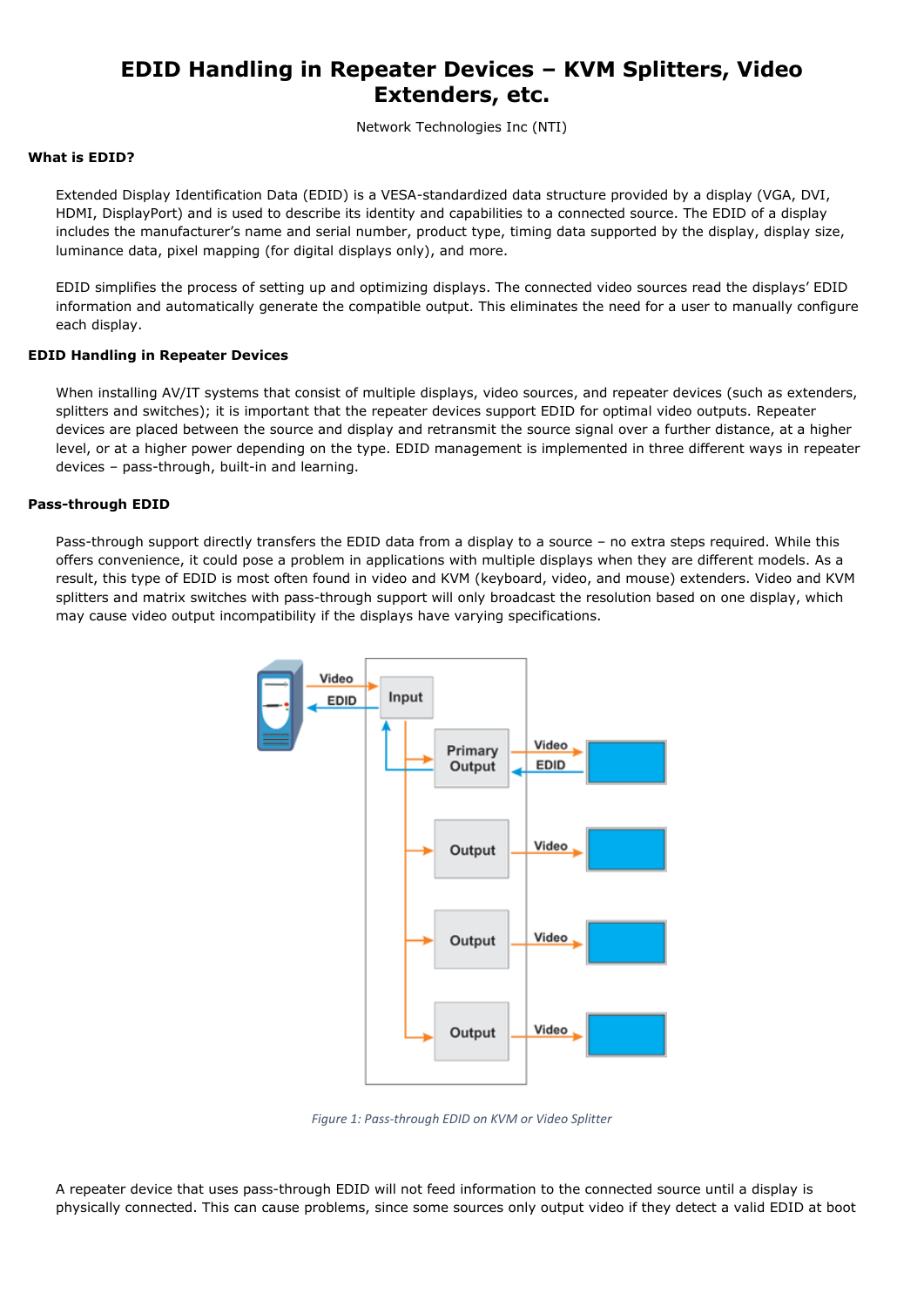time. However, many repeater devices that use pass-through EDID also offer built-in EDID to provide a generic EDID table emulation to the video source when a monitor is not connected, thus avoiding potential display problems.

When using pass-through EDID with multiple displays on a switch or splitter, hot-plugging a monitor can cause blinking on the other connected monitors depending on the monitor port affected. Each repeater device that supports multiple displays has a designated main port through which EDID data is passed. Thus, if a different monitor is hot-plugged into the primary port, blinking may occur on the other connected monitors if the monitor's EDID has changed. However, if the hot-plug happens at a non-primary port, no blinking will occur as the repeater device does not register an EDID change.

For basic source to single display arrangements with an extender, pass-through support is ideal since the source and display operate as if they were directly connected together. If multiple identical displays are used in a switch or splitter configuration, pass-through EDID will work just fine.

## **Built-In EDID**

Built-in EDID indicates that the repeater device contains its own internal EDID data table, and will pass that same data back to the source. Thus, it effectively emulates the information a display would normally transmit. It is worth noting that in this configuration, the repeater device will isolate all EDID data from attached displays so that only the internal data in the repeater device is seen by the video source. If multiple displays are used, a common resolution will have to be selected from those available. In this case, it is crucial to ensure that the displays and sources used in AV/IT systems collectively support at least one desired resolution that the repeater device offers.



*Figure 2: Built-in EDID on KVM or Video Switch*

A display hot-plugged to a switch or splitter using a generic built-in EDID table would not cause the other connected displays to blink, because the EDID data transmitted to the source does not change when a new display is connected. However, be careful as, if the hot-plugged monitor does not support the resolutions of the generic EDID table, the display will not work. With built-in EDID on the repeater device, the connected source will always have valid EDID information regardless of whether a display is actually connected. Thus, there is no need to have all parts of the configuration powered up before turning on the source, because the source will think that a display is connected.

Built-in EDID works for AV/IT systems that use either a single display or multi-display configurations (different or identical) as long as the connected monitors support a common resolution provided by the source and generic EDID table. However, if the compatible resolution cannot be selected, either due to restrictions by the source or being unsupported by the built-in EDID table, the displays will not work. Since every part of the configuration needs to support at least one common resolution for the displays to work, built-in EDID is the least flexible of the three EDID types.

## **EDID Learning**

EDID learning or virtual programming means that the repeater device is capable of either capturing the EDID data from a single attached display; or compiling a custom table of resolutions that are supported by all of the attached displays in a multi-display configuration.